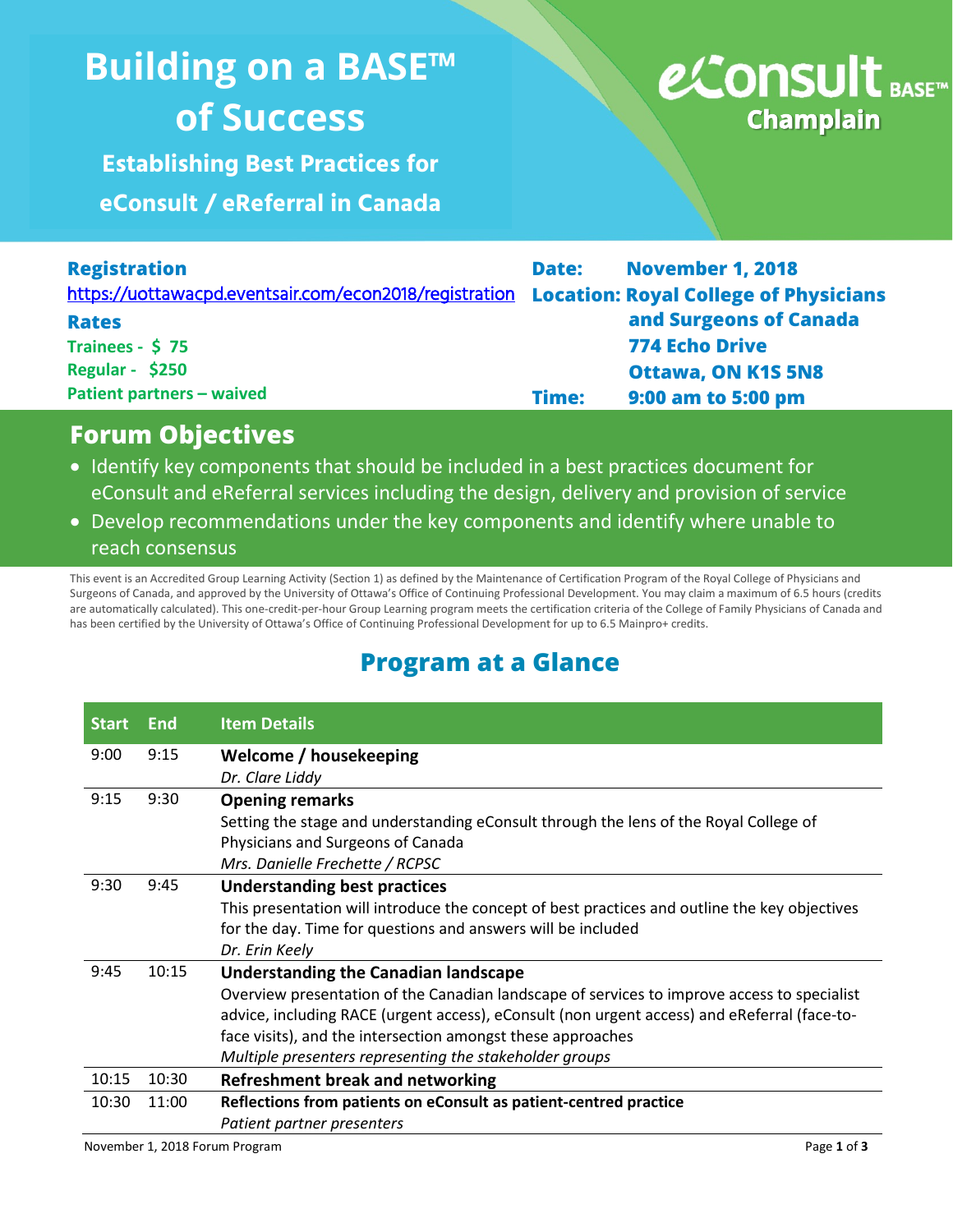| <b>Start</b> | <b>End</b> | <b>Item Details</b>                                                                           |
|--------------|------------|-----------------------------------------------------------------------------------------------|
| 11:00        | 12:15      | Concurrent workshop sessions to develop best practice recommendations                         |
|              |            | Multiple facilitators chosen for their expertise in the topic area                            |
|              |            | A1: eReferral and eConsult integration                                                        |
|              |            | This session will focus on the intersection between eConsult and eReferral, including who is  |
|              |            | the gatekeeper, institutional versus regional programs, organization of specialty services    |
|              |            | A2: Primary care adoption for sustained utilization                                           |
|              |            | Sustained primary care adoption is key to the success of eConsult/eReferral and RACE. This    |
|              |            | session will focus on identifying key factors, such as ease of use, EMR integration, role of  |
|              |            | remuneration, then identifying what works and what are the expectations for best practices.   |
|              |            | A3: Considerations for populations with complex circumstances                                 |
|              |            | eConsult/eReferral/RACE are all services that can improve access to people with complex       |
|              |            | circumstances such as geography (rural/remote), location (long-term care), indigenous, low    |
|              |            | socio-economic status. Discussion will centre on key enablers to ensure equitable access      |
|              |            | which could include the role of nurses in remote communities, generalist participation        |
|              |            | especially in small communities, patient consent processes and interjurisdictional licensing. |
| 12:15        | 1:00       | Lunch and networking                                                                          |
| 1:00         | 1:30       | Reflections on the morning sessions - Dr. Erin Keely                                          |
|              |            | 1. What are your key recommendations for best practices in this area?                         |
|              |            | 2. What gaps still exist that must be addressed?                                              |
|              |            | 3. Who are the key external stakeholders to review best practices document?                   |
| 1:30         | 2:45       | Concurrent workshop sessions to develop best practice recommendations                         |
|              |            | Multiple facilitators chosen for their expertise in the topic area                            |
|              |            | <b>B1: Effective Governance</b>                                                               |
|              |            | Effective governance contributes greatly to the success of any systemic change. How do we     |
|              |            | ensure the right people in the right roles are at the table? How do we engage patients in     |
|              |            | meaningful ways? How are interactions with providers and quality management managed?          |
|              |            | Who should have access to what data? Participants will have the ability to contribute to      |
|              |            | building recommendations on strategies for effective governance of these technology-          |
|              |            | enabled specialist access initiatives.                                                        |
|              |            | B2: Integration of eConsult/eReferral Workflows into EMRs                                     |
|              |            | Questions abound as to the best approach to integrate eConsult and eReferral workflows into   |
|              |            | EMRs. The discussion will focus on key considerations including who should be the             |
|              |            | gatekeeper, the types of models and processes, the role and responsibility of vendors, (not-  |
|              |            | for profit and for-profit), records retention and privacy.                                    |
|              |            | <b>B3: Considerations for specialist's participation</b>                                      |
|              |            | The role of the specialist in the eConsult/eReferral workflow needs exploring and             |
|              |            | recommendations developed. Should all specialists participate in all services? What is needed |
|              |            | when reorganizing access to specialist services? What competencies are needed? How are        |
|              |            | key competencies identified and linked to Continuing Medical Education?                       |
| 2:45         | 3:00       | <b>Refreshment break and networking</b>                                                       |
| 3:00         | 3:30       | <b>Report back from small group sessions</b>                                                  |
|              |            | What are your key recommendations for best practices in this area?<br>1.                      |
|              |            | What gaps still exist that must be addressed?<br>2.                                           |
|              |            | Who are the key external stakeholders to review best practices document?<br>3.                |